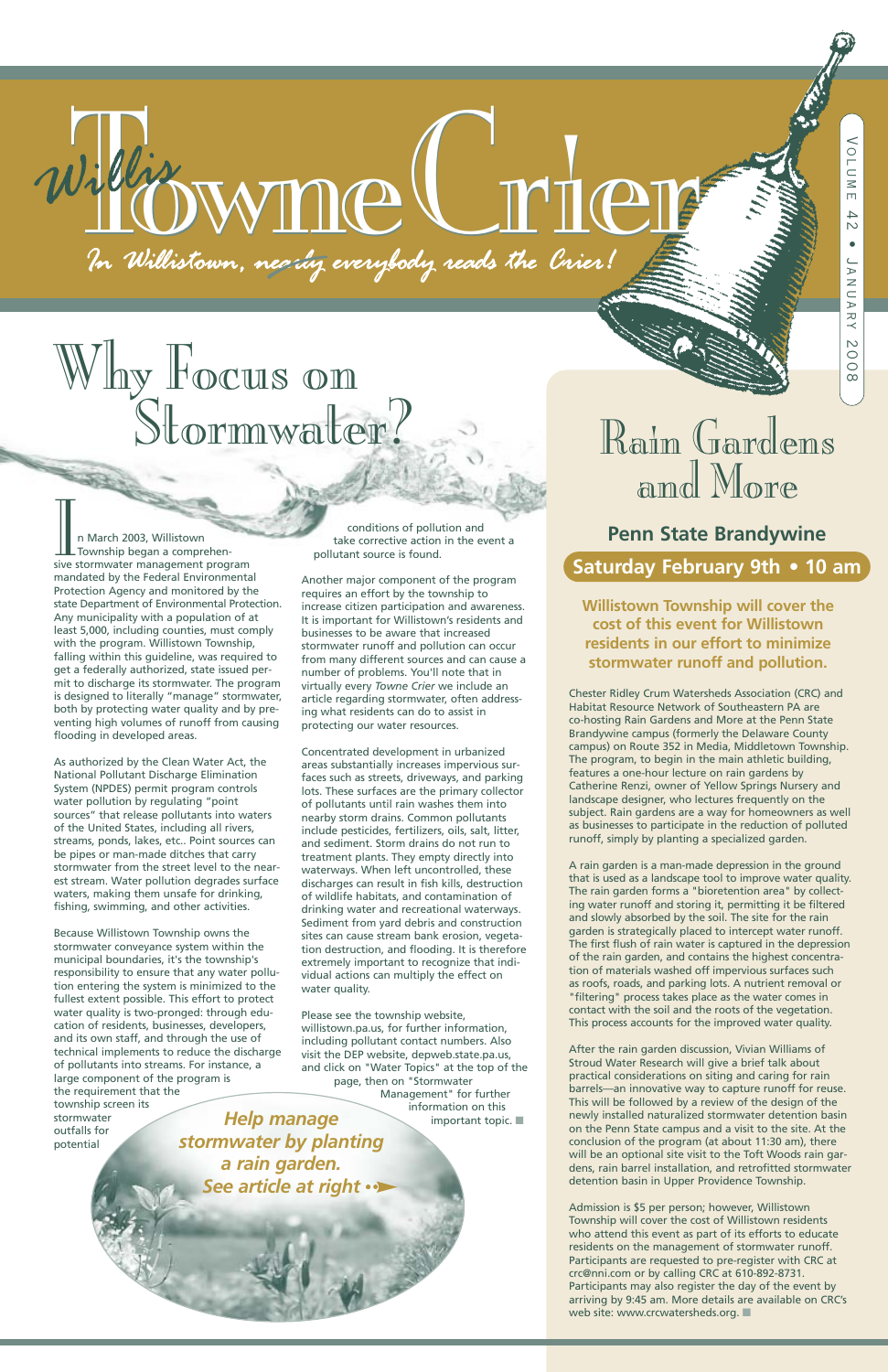

### WILLISTOWN HAPPYNINGS

# Native American Heritage Program Lenape Lifeways **Willistown's Towne Hall**

## **Saturday, February 16th • 1:30 pm – 3:00 pm**

Willistown Township is rich in Native American history and culture. A significant landscape of the Okehocking band of the Lenni Lenape is protected in perpetuity as Willistown Township's Okehocking Preserve. We have celebrated native culture through the Township's Okehocking Powwow and now invite you to learn more about those who settled here before us. Native American Heritage Programs will present *Lenape Lifeways*, an introduction to the Lenni Lenape culture and history. The program will cover family life, clothing, hunting, gardening, and much more including a hands-on exhibit of Native American objects.

Willistown Parks and Recreation thanks Pennsylvania Humanities Council for sponsoring this event. The program is tailored for ages 3 years and up and makes for a great family outing. **The event is free, but pre-registration is necessary.** Please call 610-647-5300, ext. 286, or email kdecurtis@ willistown.pa.us and provide your name, phone number,

address, email and the number of attendees. We will be gathering at Willistown's Towne Hall, 688 Sugartown Road, Malvern. If the program is postponed due to weather, an announcement will be left at the above phone number at 10 am on February 16. Snow date: Saturday, March 1, 2008, at 1:30 pm.

Native American Heritage Programs is run by Carla and Allan Messinger and is based in Allentown, Pennsylvania. The mission of Native American Heritage Programs is to present, preserve, and perpetuate the history and cultural heritage of the Lenni Lenape (who originally lived in eastern Pennsylvania, southern New York State, western New Jersey, and parts of Maryland and Delaware) and other Native American groups. Carla Messinger is the author of the children's book *When the Shad Bush Blooms*. The book is about tradition and change and is told in the voices of a

> "Traditional Sister" and a "Contemporary Sister," each from her own time. The book is available at the organization's website (www.lenapeprograms.info), and a limited number of books will be sold at the event and signed by the author. **■**

In October 2007 Hollywood came to Willistown's Bryan Avenue neighborhood to film portions of *The Lovely Bones*, an adaptation of the Alice Sebold best-selling novel. *The Lovely Bones* is a novel set in 1970s rural Pennsylvania and tells the story of 14-year-old Susie Salmon. She is murdered but continues to observe her family after her death. Published in 2002, the book was Alice Sebold's second novel and has sold over ten million copies worldwide. It remained on the *New York Times* hardback bestseller list for over a year.

In 2003 Sebold won the Book of the Year Award for Adult Fiction from the American Booksellers Association. Alice grew up near Great Valley High School, so it seems fitting that the American film studio DreamWorks and director Peter Jackson came to this neck of the woods to film the story. Filming wrapped in Willistown in mid-December and is scheduled to resume in New Zealand in January.

*The Lovely Bones* will be distributed by Paramount Pictures worldwide and will be released in the US on March 13, 2009. Just prior to the release, the *Towne Crier* will be publishing articles from its interviews of Willistown residents cast as extras and those whose homes were used as sets.

Peter Jackson is one of today's most successful filmmakers, having directed, written, and produced *The Lord of the Rings* trilogy, which grossed almost \$3 billion. The trilogy was nominated for 30 Academy Awards and won 17 Oscars, including Best Picture for the third film, *The Lord of the Rings: The Return of the King*. Jackson personally took home Oscars for his direction and writing in The Return of the King, as well as for Best Picture. In 2005 he directed, wrote, and produced *King Kong* for Universal. The film grossed over \$500 million and won three Oscars. **■**

#### **Star Spotting**

**A list of** *The Lovely Bones* **characters and the actors who played them:**

| <b>Characters</b> (listed alphabetically) | Cast |
|-------------------------------------------|------|
| Abigail Salmon Rachel Weisz               |      |
| Buckley SalmonChristian Ashdale           |      |
|                                           |      |
| George Harvey Stanley Tucci               |      |
| Grandma Lynn Susan Sarandon               |      |
|                                           |      |
| Jack SalmonMark Wahlberg                  |      |
| Len Fenerman Michael Imperioli            |      |
| Lindsey SalmonRose McIver                 |      |
|                                           |      |
| Ruth ConnorsCarolyn Dando                 |      |
| Samuel Heckler Andrew James Allen         |      |
| Susie Salmon Saoirse Ronan                |      |

# Hollywood in Willistown

**In the next** *Towne Crier***: Hear from Willistown residents who were cast as extras as well as from those whose homes were used in** *The Lovely Bones.*

# 2007 Annual Coat Collection

Our thanks to Willistown Cub Pack 98 and Willistown resident Alice Heiman-Dowd for conducting another successful coat collection program for the needy. A full report on the number of coats and the organization to whom they were donated will be provided in the next issue of the *Towne Crier.*

**For exerpts, illustrations, and reviews of**  *When the Shad Bush Blooms***, go to www.lenapeprograms.info/ news/new\_book.htm**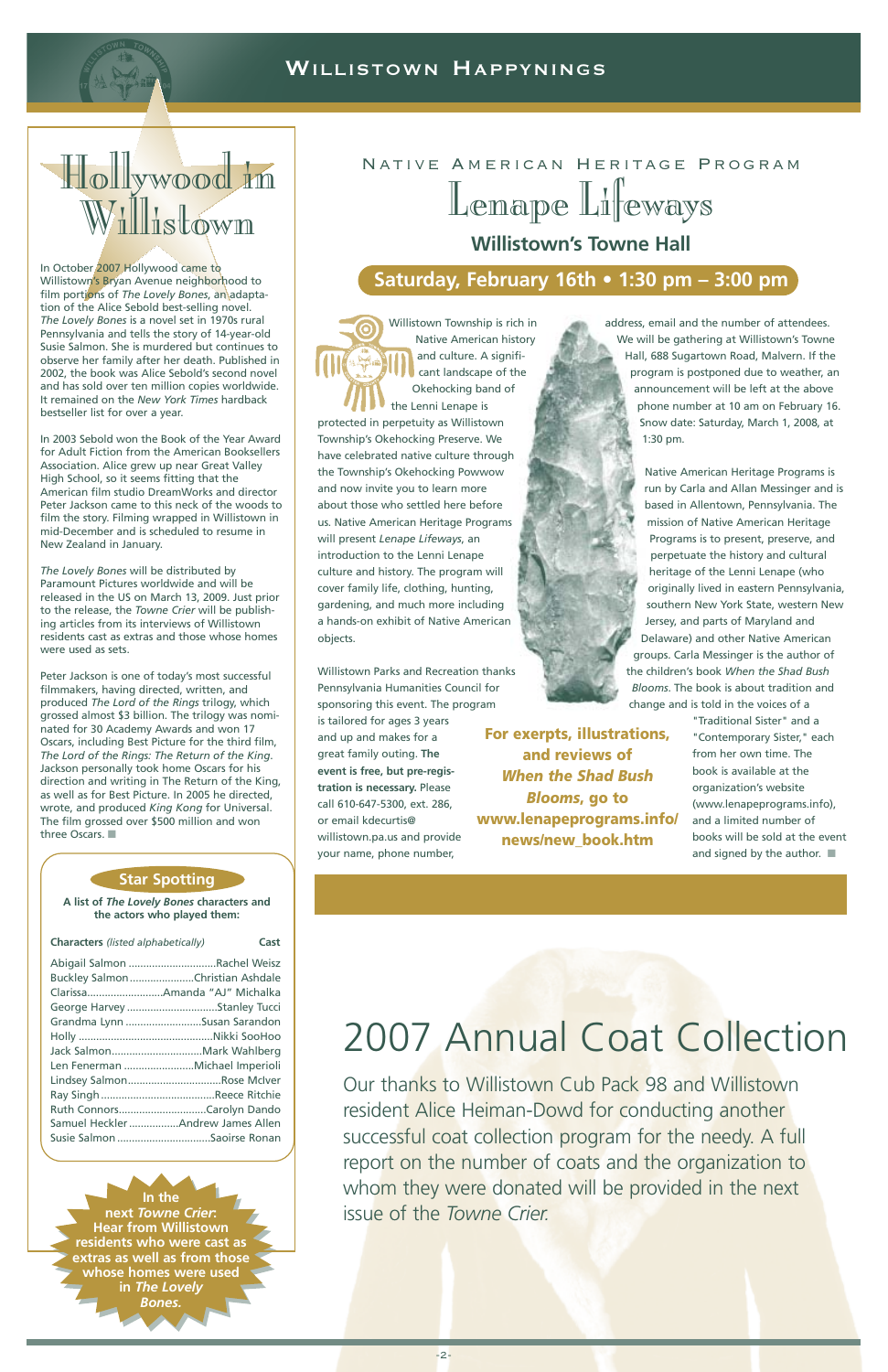

### RECYCLING ROUNDUP

# Recycling Works!

*"Ubiquitous: It's everywhere."* The formerly ubiquitous paper bag has been superseded by the ubiquitous plastic bag. Is there anyone who would disagree? And what is so maddening is that if one buys a small container of dental floss, for example, it is quickly tossed into a plastic bag—sometimes, a large one—and handed to you at a checkout counter. Think about how many plastic bags you lugged home during the past holiday season. Amazing, isn't it? Barring a direct hit on Mother Earth by an asteroid, the plastic bag craze by retailers will not stop.

So…how do we turn this lemon into lemonade? **R-E-C-Y-C-L-I-N-G**, that's how! Yes, rather than toss empty plastic bags into a trash container, please store all your empties in an empty plastic bag (what else?) and take them to a food market—Acme, Genuardi's, or Giant, for example. Walmart too. At the entrances to these stores are barrels in which you may deposit your plastic bags. All gain and no pain!

Not only are retailer-used plastic bags recyclable, but so are those plastic sleeves in which your morning newspaper is delivered. Also recyclable are dry cleaner garment protectors; new-garment plastic sleeves, bread wrappers; and large, clear sheets of plastic wrap. Not recyclable are Saran Wrap, plastic bags/sleeves that are soiled, and rigid plastic protectors used over foods and other items.

We are also proud to announce that we have been approved to receive a grant to initiate the "Smooth Operator Program" in Willistown Township. This program is a public safety initiative that aims to provide education, information, and solutions regarding the problem of aggressive driving. Law enforcement agencies, trauma experts, government officials, and other professionals have partnered together to educate motorists on the risks involved in aggressive driving and to stigmatize aggressive driving behavior.

So get in the "lemonade" groove and take your plastic bags with you when you head out to food shop. Or better yet, take canvas bags with you instead—avoid the ubiquitous plastic bag altogether! **■**

**About 100 billion plastic bags are distributed annually worldwide…**

**It takes an estimated 1,000 years for a plastic grocery bag takes to decompose!**



## **From the Chief**

I hope everyone had a wonderful and safe holiday season. I would like to take this opportunity to update you on changes within our police department. During the awards ceremony at our November monthly meeting, Officer Michael J. Lapira

was promoted to the rank of sergeant. Sergeant Lapira started his career with the Wilmington (Delaware) Police Department. Mike came to our department in 1995 and has been instrumental in many of our training programs. Sergeant Lapira has been a great asset to our department, and we congratulate him on his promotion.

- More than \$48 million in grants is provided each year to set up and support community recycling programs.
- More than 3,200 businesses and organizations recycle and use recycled materials in manufacturing, generating in excess of \$18 billion in gross annual sales.

Aggressive driving is defined as a combination of unsafe and unlawful driving actions that demonstrate a conscious and willful disregard for safety. It includes such offenses as tailgating, unsafe lane changes, speeding, running red lights and stop signs, following too closely, improper passing, and failing to yield the right of way. Officer Luis Bills is organizing Willistown's Smooth Operator Program and has the full support of our department.

#### **Some Safety Tips:**

- Residents are urged to lock their residence and car doors and store valuables out of sight and in a safe place.
- We have received information about an identity theft scheme. This scheme involves thieves placing a device near or around an ATM machine. This device is designed to capture your personal information. Once the thieves have your information, fraudulent cards are being made and used. Please be aware of your surroundings, and if you detect anything suspicious, contact the Willistown Police Department. If you become a victim, refer to our website under the "Identity Theft" tab (www.willistownpolice.org).

#### **Driving Safety Tips:**

- Please remember to remove snow and ice from your vehicle. We have seen many vehicles on the roadways that have not been properly cleaned off, and this creates a potentially hazardous condition for you and other motorists.
- Pennsylvania law requires motorists to turn on their lights when their windshield wipers are in continuous or intermittent use due to rain, snow, sleet or mist. This not only includes regular daytime running lights; but all lights.
- Many emergency workers are struck and injured each year while conducting business. Pennsylvania law requires that when an emergency vehicle is stopped by the side of the road, unless otherwise directed by an emergency service responder, you should pass in a lane not adjacent to that of the emergency response area. If passing in a non-adjacent lane is impossible, illegal, or unsafe, then pass the area at a careful and prudent, reduced speed reasonable for safety.

*This law is very important for the safety of our officers. Please help us while we are helping others!*

- Since this is the season when roadways become icy, please be careful as we respond to the many accidents that are weather-related.
- As always, we are here for you. If you see something suspicious, please don't hesitate to call. Many times we receive calls a few days later that something was observed. Don't wait—please contact us as soon as possible. Remember, it's better to be safe than sorry!

Thank you for your support—we will continue to work hard at keeping you safe.

Have a Happy and Safe 2008!

John M. Narcise

#### Chief of Police



## *The Proof Is in the Pudding*

This year marks the 20th anniversary of curbside recycling in Pennsylvania. Since the program was signed into law in 1988 by Governor Robert Casey, more than nine million residents in 1,364 municipalities have participated. Recycling has become a household habit for many of us.

The public and private investment in our recycling programs in Pennsylvania is huge:

- Amazingly, 81,000 workers are employed in the recycling industry just in Pennsylvania! These businesses paid more than \$305 million in taxes to the state in 2006, according to DEP.
- Nearly five million tons of material that otherwise would be dumped in landfills is recycled annually.
- Roadside littering of beverage containers, now collected in recycling programs, declined 64 percent between 1988 and 1999 alone.

Recycling makes sense and cents. Make it a habit and oh, when someone scoffs at your passion for recycling, just roll out some of these facts. Then urge your friend to "catch the recycling wave."

> **From L to R: Sergeant Michael J. Lapira, Chief John M. Narcise, and Lieutenant Robert "Max" Klinger.**

## POLICE UPDATE



## **Annual Dropoff Recycling Program**

Organized by the Willistown Recycling Committee, our very popular annual dropoff program will take place in April. Specific dates will be provided in the next issue of the *Towne Crier*.

# The Ubiquitous Plastic Bag